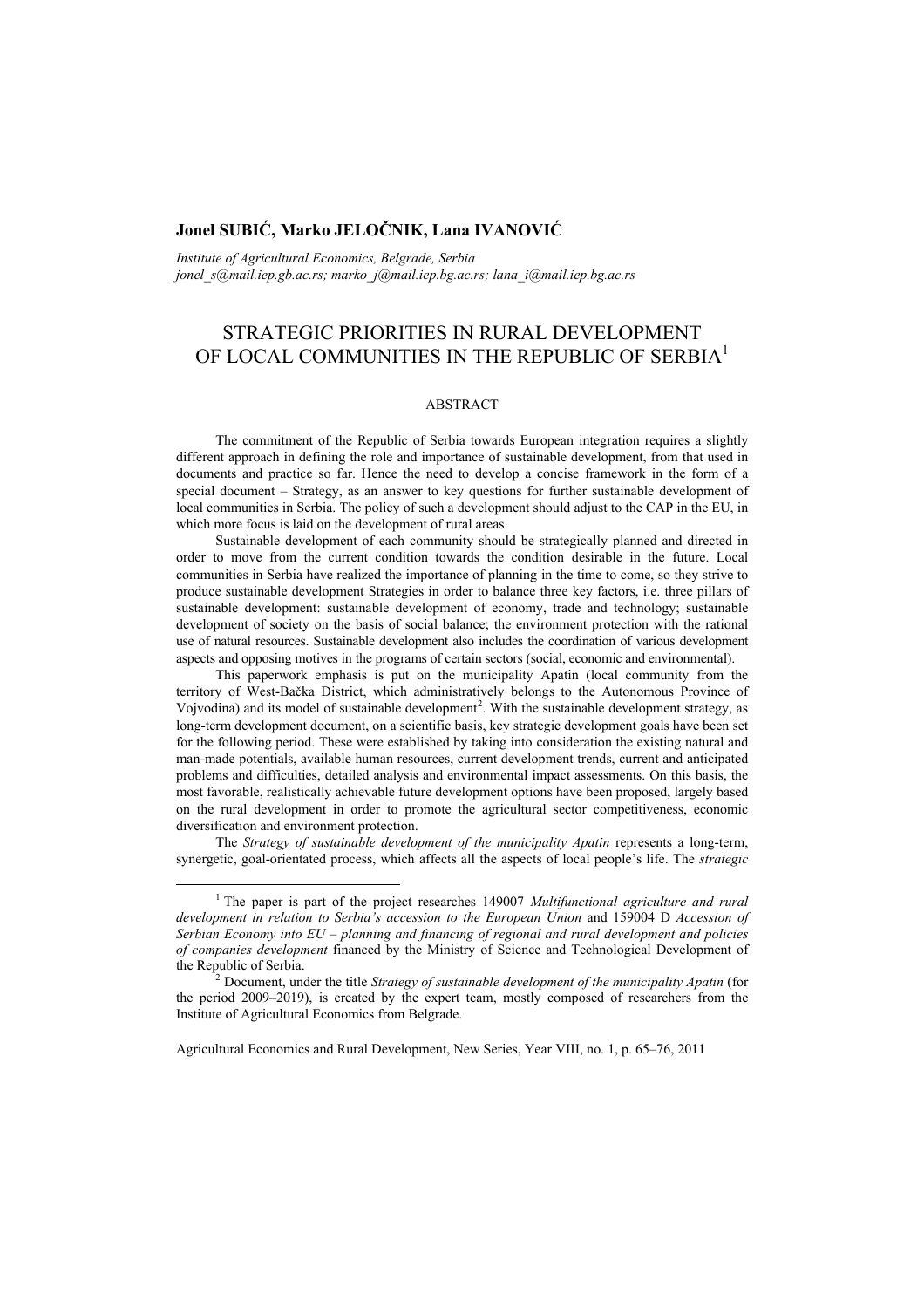*goals and priorities of rural development of municipality Apatin*, presented in this paperwork, are highly universal and represent mid-term view on a vision. They actually represent the answer to the question "*What do we wish to achieve?*" having in mind the resources at our disposal.

**Key words:** Republic of Serbia, sustainable rural development, local communities, strategy. **JEL Classification**: O13, O18, Q01.

#### **1. INTRODUCTION**

The sustainable development strategy is by far the most strategically important document of the municipality Apatin for the period 2009–2019, achieved with the financial support from the Executive Council of AP Vojvodina, Provincial Secretariat of Local Government and inter-municipal cooperation. Consultancy and technical support in the development of the strategic document was given by the Standing Conference of Towns and Municipalities in Serbia (*i.e*. EU program *Exchange 2*).

Given that the creation of the sustainable development strategy represents a broad participatory process, with the involvement of a large number of stakeholders, the regional character to the development of this document was given by the Regional Agency for the Development of Small and Medium Enterprises Alma Mons doo Novi Sad in cooperation with the Institute of Agricultural Economics from Belgrade.

The successful management of the Strategy creation required, from the very beginning, high political sensibility and skill to reach generally acceptable solution, while the number of stakeholders had different, often opposing stance toward key segments of the development of Strategy. Therefore, in development of the sustainable development strategy of Apatin municipality, the principle of harmonization of strategic priorities with already adopted strategies at the national level was nurtured. In the very process of strategic document development, participatory approach was used in which all relevant stakeholders from the territory of Apatin took part.

In accordance with the principles of transparency and public, work procedures were adopted, as well as working groups whose main role was defined through acts and rules of working procedure. Accordingly, the following working groups were defined to create the sustainable development strategy of the municipality Apatin:

- 1. Partnership forum;
- 2. Strategy developing team;
- 3. Coordination team;
- 4. Thematic working groups.

The Complete coordination of the defined bodies required both horizontal and vertical approach, and effectiveness and efficiency of the set system was included in communication plan.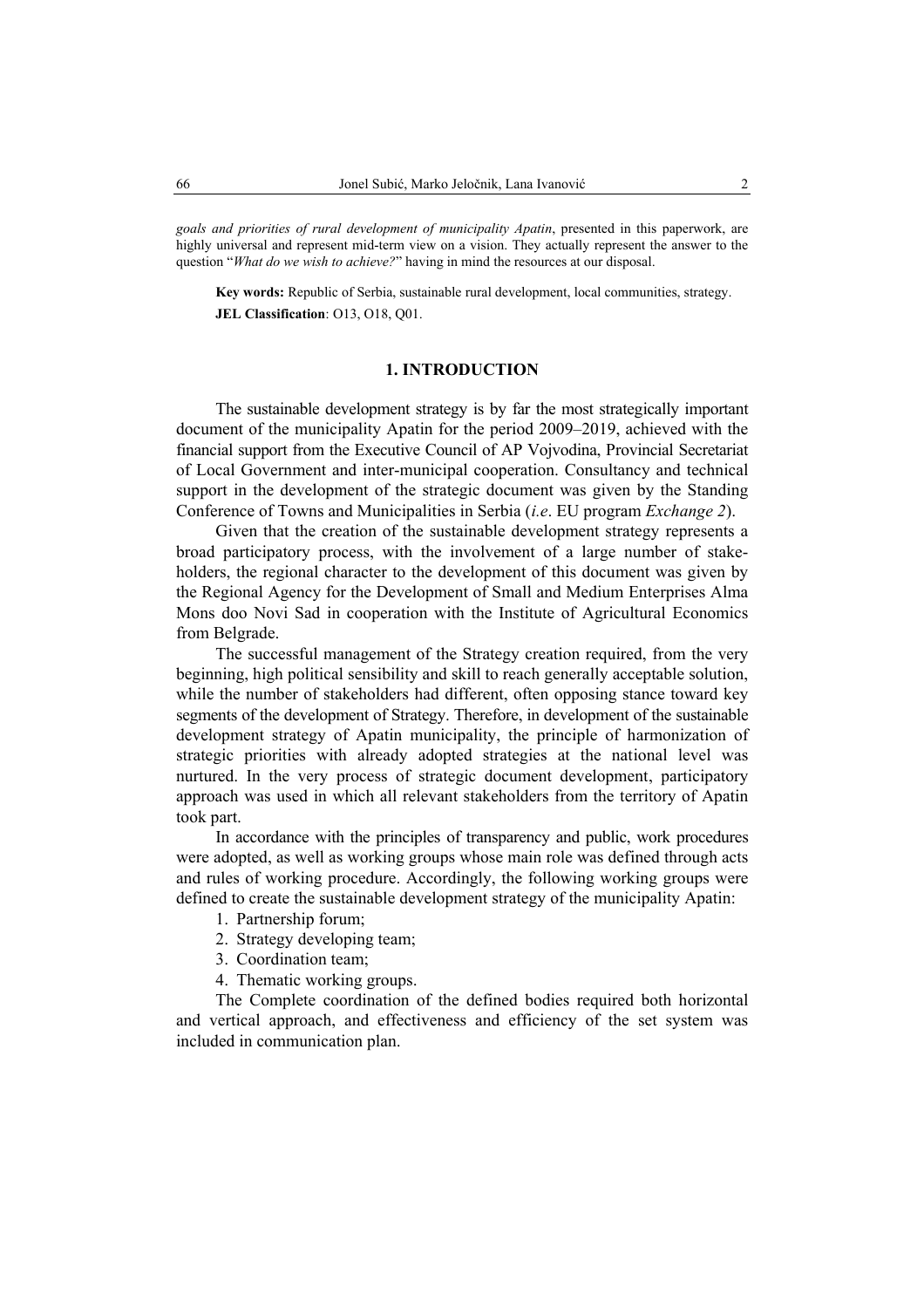By combining strategic approaches with practical solutions, the strategy represents an instrument which enables the implementation of systematic, integrated and sustainable development policies in the local community.

It is important to mention that the *Strategy of sustainable development of municipality Apatin* is a "living" document, subject to critical thinking and change according to the needs, circumstances and other factors (both positive and negative) which occur in the realization of the projected measures and goals.

### **2. METHODOLOGY**

The process of the *Strategy of sustainable development of municipality Apatin* developing was based on the plan of activities of the *Exchange 2* program, which represents a platform for the creation of the general methodology of sustainable development at local community level. The main principles used in modeling the sustainable development strategy of the municipality Apatin were the following:

1. *Bottom-up principle* – the strategy was managed and developed by local administration and stakeholders. Experts provided consulting role, training of municipal coordinators, as well as professional and technical support during the design of the document.

2. *Principle of participation and transparency* – the Strategy creation process was open for public through participation of civil and business sector representatives and municipal representatives in bodies established for strategy development. Furthermore, the public was constantly informed via municipal website, radio and press.

3. *Principle of equality* – during the work group meetings, decisions were made and work handled on a jointly basis, regardless of religious or political beliefs, no matter whether the participants were businessmen, agriculturists, clergy, scholars, NGO representatives, etc.

4. *Principle of sustainability* – the key principle applied during municipality vision, goals and priorities setting, was the principle of sustainable development. Municipality Apatin will strive to use all its resources in a manner that will best suit the needs and interests of citizens, while taking care of environment improvement.

5. *Principle of balance of potentials, needs, ideas, resources and capacities* – the development strategy of municipality Apatin reflects the actual needs of the Municipality and its citizens, as well as the realistic assessment of resources, comparative advantages, financial potentials and capacities.

In accordance with the defined principles, the strategic document development methodology consisted of several phases. Among these, the following stand out:

*Activities plan development* – it consisted of activities related to kick-off meetings with municipality president, heads of administration/departments and other high officials, to whom the main Strategy development plan was presented.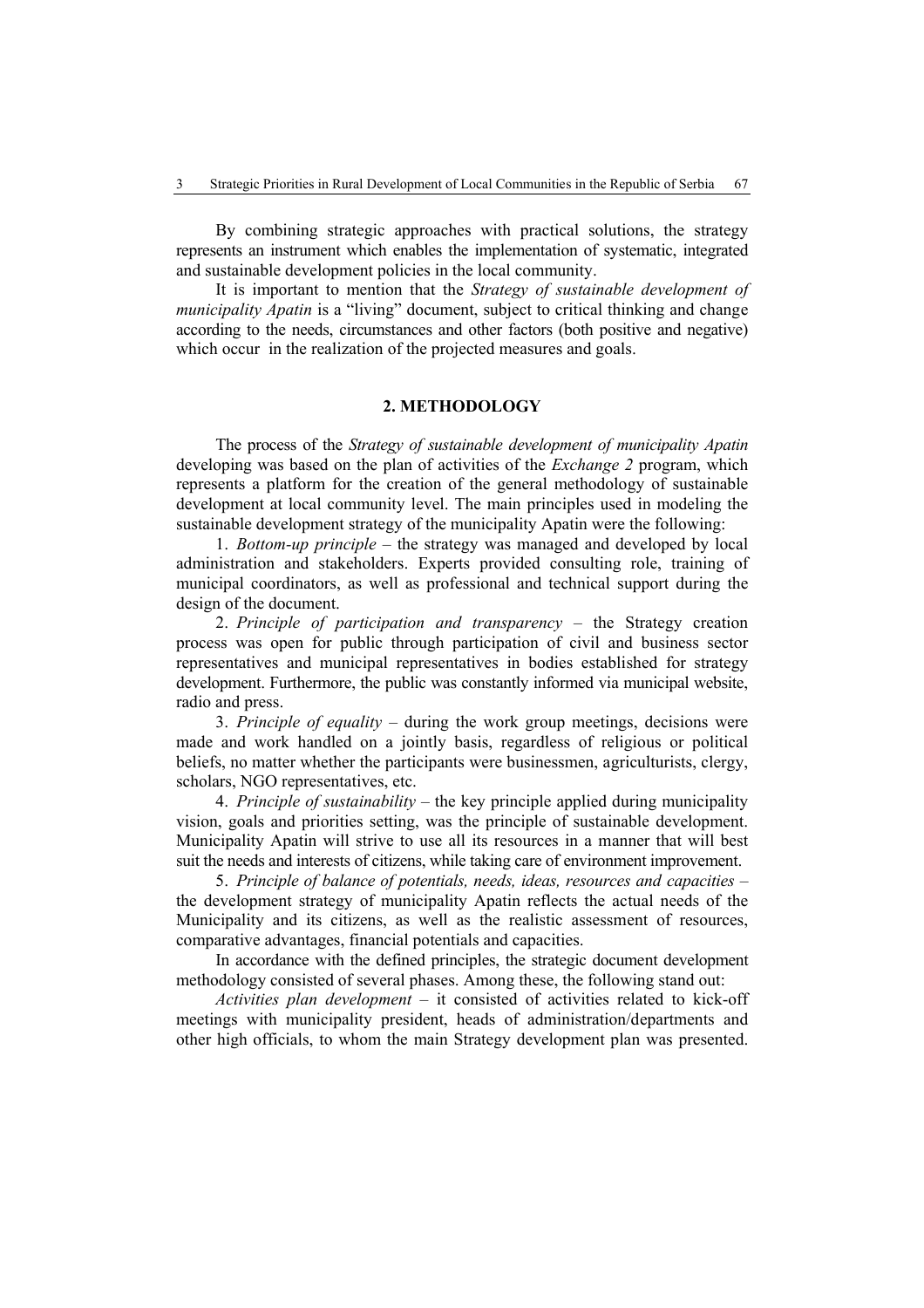Based on available resources for Strategy creation (human resources, facilities, etc.), the Municipality proposed people that would constitute the *Strategy development team*, whose responsibility was to precisely plan the activities, define duties, and adjust *communication plan* along with consultants on strategy development. After defining kick-off activities, *Coordination team* members were proposed and the Cooperation Agreement was signed, as well as the plan of activities between program *Exchange 2* and Municipality.

After Strategy development team proposal, the *Partnership forum* work body was defined, whose main role was decision-making on strategic development priorities proposed by *Coordination team* and members of *Thematic work groups*.

*Municipality profiling* implied organization of the meetings administered by experts for Strategy development, as well as education/workshops for municipality representatives (Strategy development team), whose main activity was the introduction to the model and approach to municipality profile development (situation analysis). The data layout for municipality profile creation was related to the choice of indicators by which insight in current state of municipality by respective segments was possible, and later on these indicators were used to measure performance results in the Strategy implementation stage. The municipality analysis identified and grouped all the necessary elements, problems, potentials of municipality, used to determine strategic priorities for the municipality future development. The analysis involved both quantitative and qualitative data processing approach, and the participation of stakeholders in the identification, analysis and ranking of problems was of utmost importance. Following data collection and condition analysis, SWOT analysis was performed (**S**trengths, **W**eaknesses, **O**pportunities, **T**hreats), which defined the strategic priorities of sustainable development.

*Participatory process* – in the development of the strategic documents, it is of utmost importance that all stakeholders conjointly participate in defining the main priorities of municipality development. The logic and advantage of participatory planning is based on the direct involvement in the very process, during all the Strategy development stages, from the common challenges in identification to the development of common solutions. The participatory process activities also included the establishment of the *Partnership forum*, which represented the key body for discussion and information exchange among all social, economic and institutional stakeholders from the Apatin municipality territory, concerning the defining and implementation of sustainable development policies and activities. The Partnership forum role involved the organization and defining of thematic workgroups, whose members are representatives of municipal agencies, business sector, government and non-government organizations, and other relevant institutions from the territory of the municipality Apatin. The thematic workgroups worked on the constitution and identification of vision, common goals, possibilities for problem solving, and in accordance with the sustainability goals and policies, they proposed activities that should be included in the Municipality sustainable development Strategy. The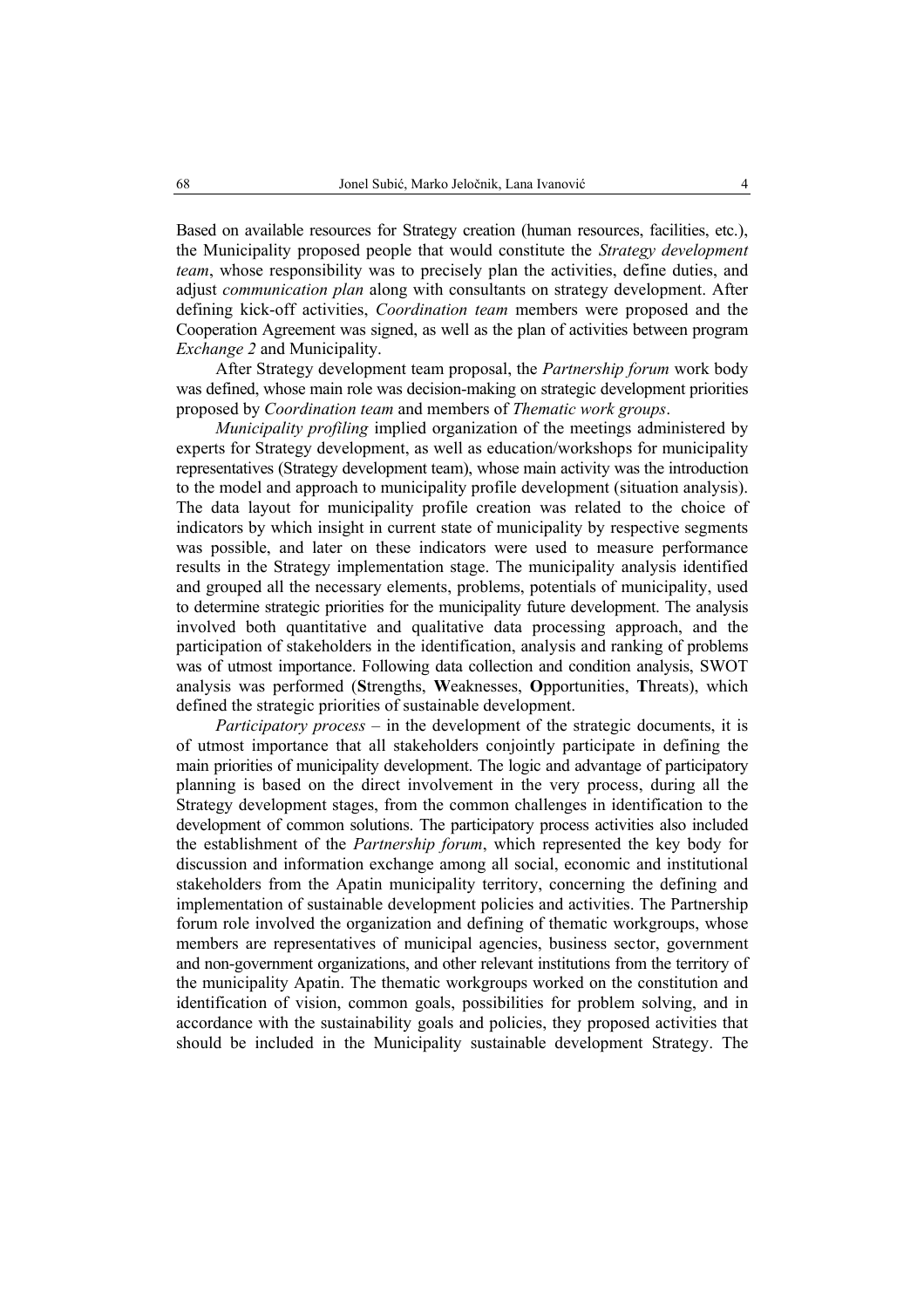Members of the Thematic workgroups were administered by the Coordination team, whose members were nominated (as coordinators) in established workgroups. By the participatory process, in this development stage of the sustainable development Strategy, the vision of the Apatin municipality, as well as strategic priorities and measures were established, *i.e.* programs/projects that would carry out harmonized goals of municipality development in the following period were proposed. Programs/ projects represent an integral part of the sustainable development strategy of the municipality Apatin Action plan.

*Adopting Strategy of sustainable development* consisted of an array of planned activities that were meant to include and activate broader public, or in other words constantly informing public on activities related to the process of strategic document development. In accordance with pre-set communication plan, the strategic document draft was presented to the public through planned promotional activities (panel discussion organization, presentation of strategic priorities in local communities from Apatin municipality, presentation of strategy draft on the municipality website, constant information through local media on Strategy development activities, etc.), whose main characteristic was a more transparent approach to opinions and suggestions on possible amendments to the document. Time frame for this process (*public debates*) was one month. Following this process, the Municipal Assembly adopted the Strategy of sustainable local development.

Successful *Strategy implementation* implies strong political will and support. The implementation plan also implies fiscal, human, institutional and procedural components required for Strategy implementation. The action plan, defined within the strategy document, included hierarchy of tasks, responsible parties, realistic time frame, human resources and financial needs, funding sources, expected impacts and results, measures and systems for each project evaluation. During the implemen-tation, each project will be constantly monitored to ensure the achievement of established goals and desired results.

The team of people is responsible for managing the strategy implementation process. The practice is to establish an office or agency for local economic development (public-private partnership, or non-profit organization). The advantages of establishing such an office are that it directly monitors the Strategy implementtation process; it may affect other municipal activities and decisions as well, as it may develop direct cooperation with the private sector and other organizations, etc.

*Monitoring* represents a constant process of strategy monitoring and/or implementation of projects according to the schedule and used inputs, infrastructure and services of project user. It identifies the current or potential good results or issues in due course, in order to ease up timely adjustment of project operations. Monitoring assumes planned project per se, measures progress, focusing on the completion of activities and it is perpetually present.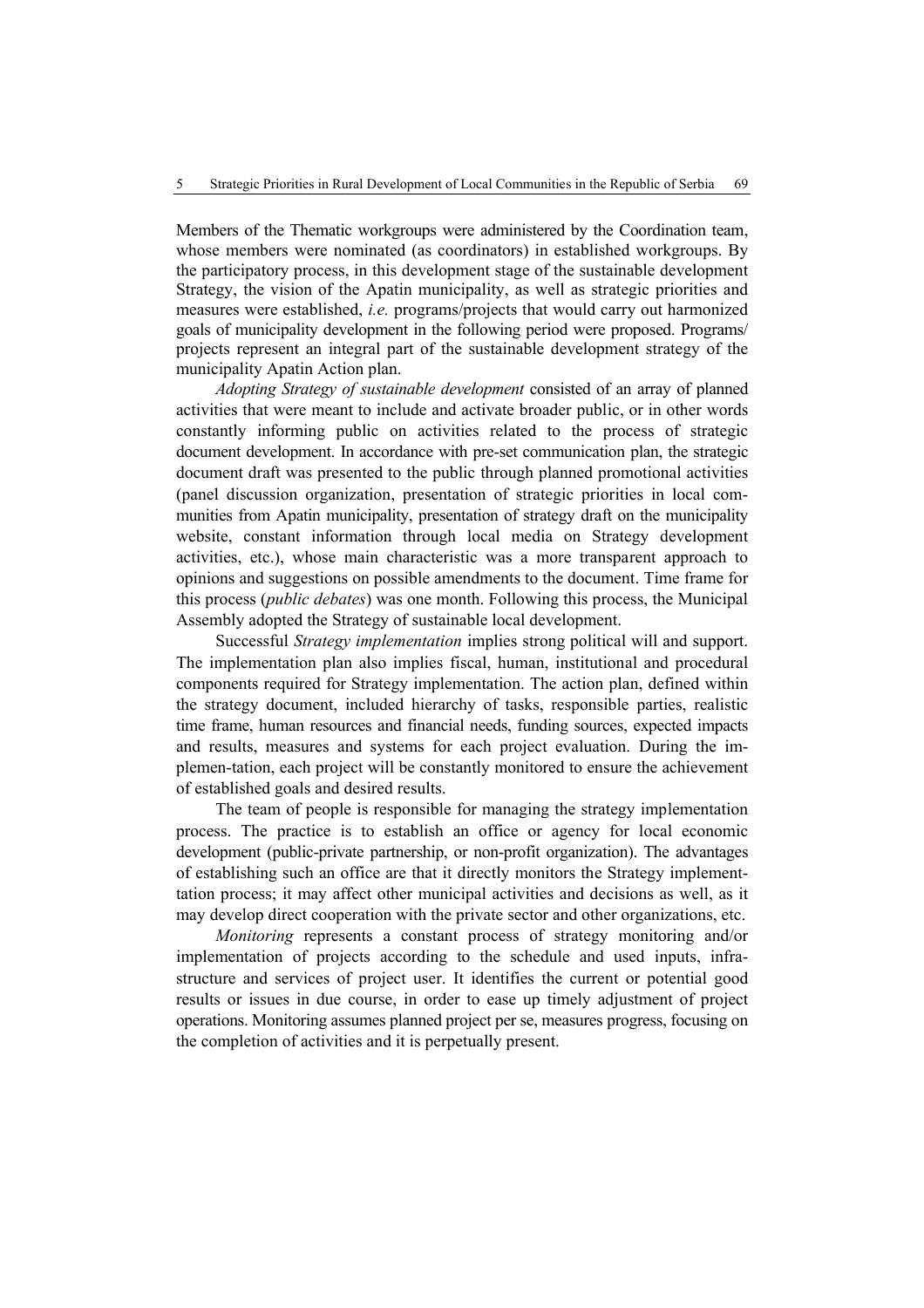The *Evaluation* is necessary in order to make periodic assessment of Strategy implementation, of the manner it has been conducted; therefore, this stage includes answers to the following questions:

– What has been achieved so far?

– How was it implemented?

– Lessons learned and how to benefit from them during the development of new projects?

The evaluation process overlaps the monitoring process which refers to project or implementation program. It implies systemic approach to periodic implementtation quality assessment, and programs are being monitored through reports, that are gathered on various bases (*e.g*. data gathered on weekly, monthly or quarterly basis).

In designing the monitoring and evaluation system it is necessary to incorporate a few indicator types. It implies goal indicators that measure Strategy or project progress according to the same goals; output indicators that measure progress according to the given *output*; *input* indicators that measure financial payment, human resources, and staff time.

## **3. VISION, STRATEGIC GOAL AND DEVELOPMENT PRIORITIES**

The municipal vision refers to a general statement of intended development course, *i.e*. a slogan or idea of local community's future view. The vision answers the question "in what direction the local community wants to head, or what does it want to become in the future?" It represents the aspiration of Municipality management and leaders, as well as all of its citizens toward the future, without the way or particularities how the desired future will be reached. In general words, with plenty of emotional connotation, it describes the way the Municipality should head, while for leaders it relates to their ability to transform it into reality

The defining of the municipal vision was guided by the following principles:

1. The vision clearly presents the course of future Municipality development;

2. The vision represents the common offspring of all participants in the process of Strategy development (in numerous workgroups that took place in Municipality and via mail or internet, many citizens, associations, enterprises, collectivities, institutions, and other corporate entities had a chance to present their opinions on what the Municipality should represent in the future);

3. The vision has a positive direction;

4. The vision is achievable;

5. The vision has a challenging component (which would gather all the necessary energy, knowledge and resources, for the initiation of projected tasks in the future);

6. The vision stimulates defining the main goals, measures, and actions necessary for the completion of development plans in the future.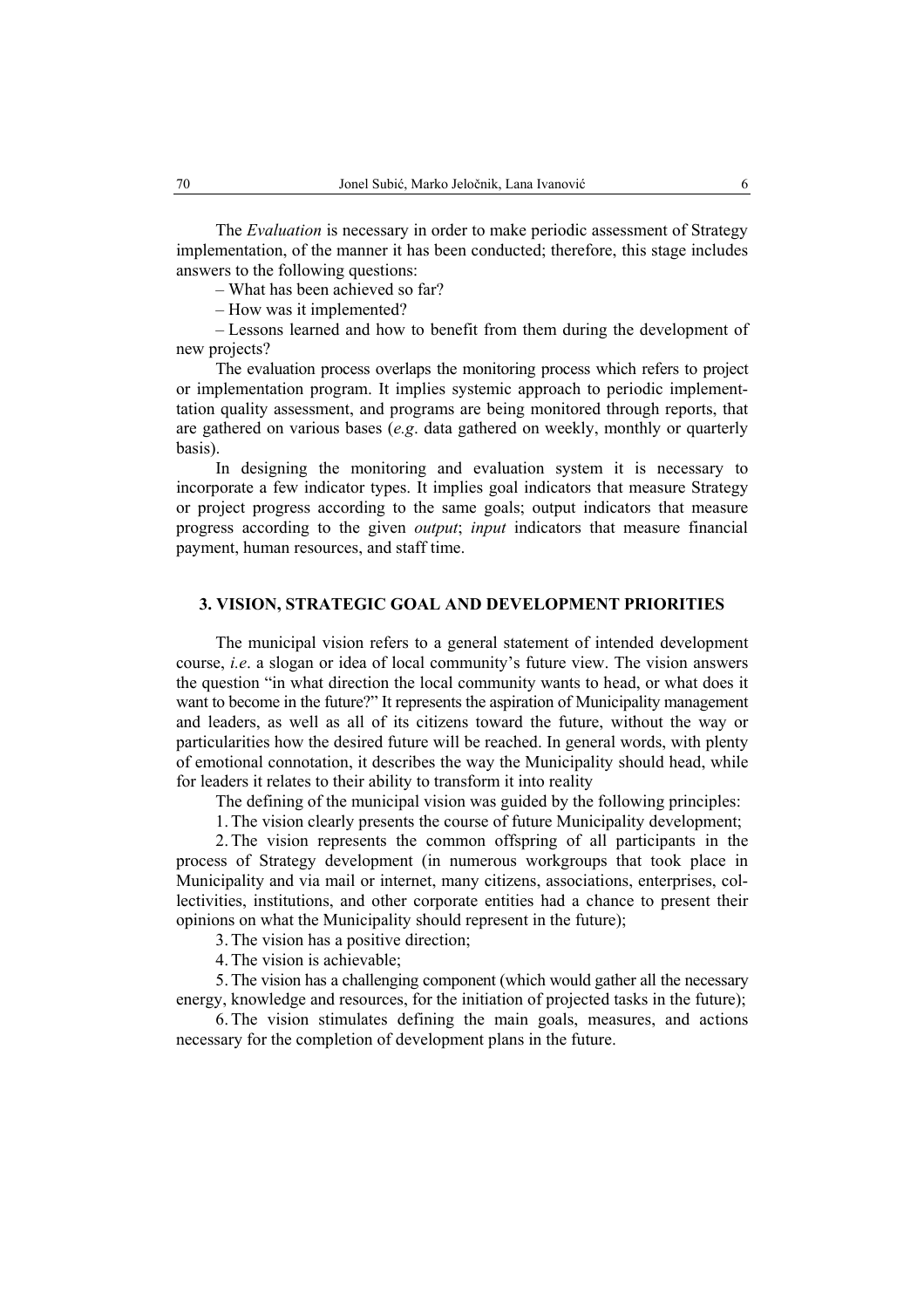*Vision* – Apatin municipality, located in the region AP Vojvodina, is the local community with a high social and economic well-being of the population, which bases its development on developed institutions and infrastructure, human resources, knowledge, innovations, "clean" technologies, unique competitiveness strategy and preserved environment. The municipality nurtures multiculturalism and traditional values, continuously strengthens inter-regional and international cooperation, and allows all its residents full involvement in the social and economic life of the community.

Vision transformation into reality requires *definition of goals*, which are clear, achievable and relevant to vision, timely determined and harmonized with the defined vision of Apatin municipality development and SWOT matrix.

*Strategic goal* – competitive and unique position within the region, which is based on developed social infrastructure, continuous economic growth, preserved environment and the local population's high environmental awareness. The municipality, through permanent investments in institutions, social and physical infrastructure, economic capacities, innovation, environment preservation programs, as well as through strong inter-municipal and inter-regional cooperation, will constantly create the necessary conditions for entrepreneurial spirit development, for the increase of the local population's living standard and their full social and economic inclusion.

Precondition for achieving the strategic goal of Apatin municipality is the realization of general and specific goals, as well as the realization of measures and projects, which are provided for each of the three specially marked *development priorities (directions of development):*

- 1. development and promotion of social activities;
- 2. competitive and sustainable economic development;

3. preservation, protection and promotion of environment quality.

The defined development priorities basically determine the ways of strategic goal realization, or in other words they are instruments of the strategic goal of Apatin municipality. The paper briefly presents the second development priority – *competitive and sustainable economic development*.

### **4. DEVELOPMENT PRIORITY – COMPETITIVE AND SUSTAINABLE ECONOMIC DEVELOPMENT**

*Vision of development priority* – Apatin municipality is the place of competitive, diversified and sustainable economy, based on knowledge, innovation and constant promotion, on developed institutions and up to date entrepreneurial infrastructure.

*General goal of development priority* – permanent and sustainable economic growth "generated" from the sectors industry, agriculture, tourism, especially from the sector of services, MSE and entrepreneurs, which is based on strong institutions, developed infrastructure and intensive inter-regional cooperation.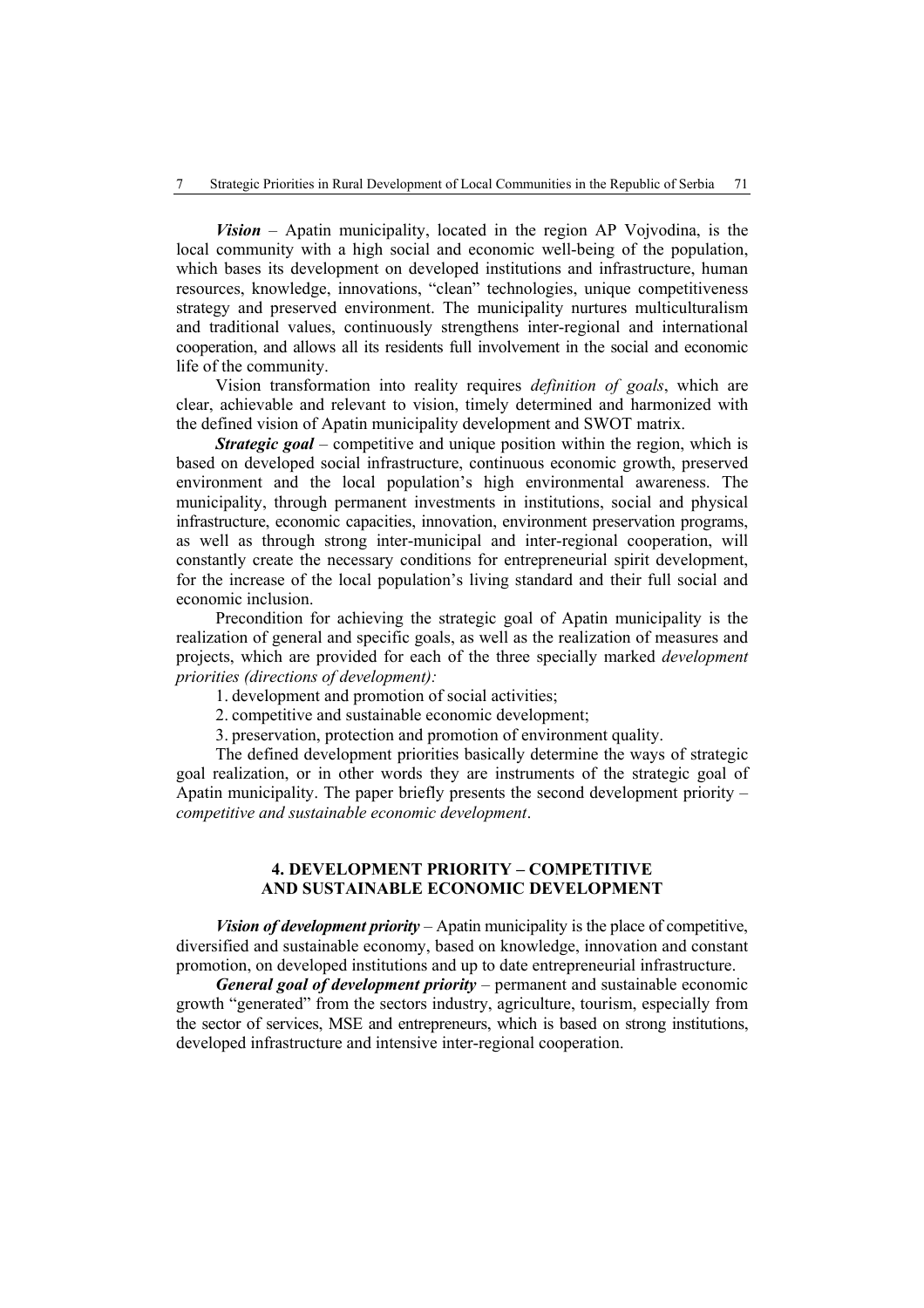From the defined general goal of the development priority, *i.e. competitive and sustainable economic development*, four *specific goals* arise, whose realization actually depends on the vision and general goal of development priority accomplishment:

1. development of infrastructural capacities and accompanying facilities;

2. development of competitive and export oriented industry, service sector, MSE and entrepreneurs;

3. rural development focused on agrarian sector competitiveness improvement, economic diversification in the rural area and environment preservation;

4. Continuous promotion, development and diversification of tourism, with sustainable use of natural potentials and resources.

The paper briefly presents the third specific goal – *rural development focused on agrarian sector competitiveness improvement, economic diversification of rural population and environment preservation*.

## **5. RURAL DEVELOPMENT FOCUSED ON AGRARIAN SECTOR COMPETITIVENESS IMPROVEMENT, ECONOMIC DIVERSIFICATION OF RURAL POPULATION AND ENVIRONMENT PRESERVATION**

The backbone of Apatin municipality economic development is the agrarian sector, with strong institutional capacities and preserved and developed agricultural infrastructure. The accomplishment of the third specific goal directly depends on vision realization and the general goal of development priority "*competitive and sustainable economic development"*. According to EU rural development policy, Apatin municipality has to base its rural development on:

1. building greater competitiveness of primary agriculture (estates enlargement, intensive application of agro-technical investments, higher investments in mechanization, quality standards, sale and marketing);

2. establishing conditions for additional employment of rural population (especially women, young, members of husbandries with small estates, etc.);

3. permanent improvement of living conditions in the village;

4.special emphasis on agricultural land protection, environment preservation, etc.

### **6. MEASURES UNDER THE THIRD SPECIFIC GOAL**

Under the presented third specific goal, some measures that would be necessary to carry out in following defined period are singled out:

**Measure 1**. *Protection and preservation of agricultural land and promotion of agricultural infrastructure* – According the *Law of agricultural land*, municipalities are obligated to (*return)* reinvest all means obtained from public agricultural land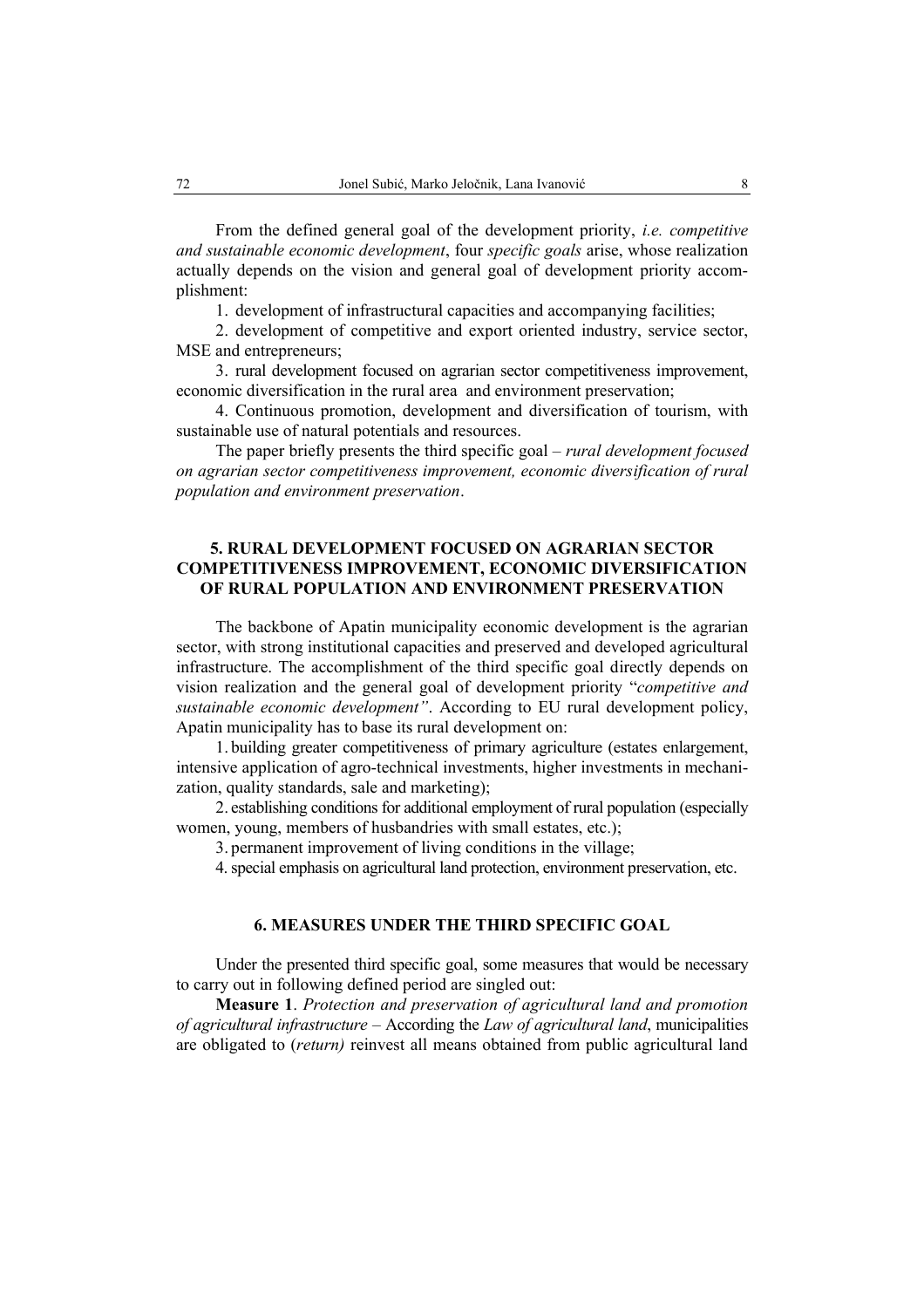renting into agriculture through investment in protection, maintenance and agricultural land preservation and agricultural infrastructure development. Measures include projects of land consolidation, rural municipality roads improvement, melioration, anti-erosion measures, etc.

**Measure 2**. *Educational and consulting support to agriculturalists* **–** is especially important for agrarian sector competitiveness building; its realization implies creating relations between agriculturalists and scientific research institutes, faculties, the Ministry of Agriculture, Forestry and Water Management of the Republic of Serbia, Secretariat of Agriculture, Forestry and Water Management of Vojvodina province, as well as a number of donor funds. Therefore it is crucially important that the Municipality has created strong connections with all the relevant institutions in agriculture.

**Measure 3**. *Support to establishment and development of agriculturalists' association, as well as support to inter-regional and international networking of producers (companies, cooperatives, individual agriculturalists).* The measure includes projects that are related to:

– Agriculturalists' cooperation stimulation (clusters, associations, cooperatives) through the processes of: education; financial, legislative and advisory support in establishment (registration) and **work** of agriculturalists' associations; providing space for association activities, or through association activities financing (for example, donation for group activities);

– Support to processes of inter-regional and international cooperation in the field of agriculture (use of EU IPA programs for inter-regional and cross-border cooperation).

**Measure 4**. *Direct support to agriculturalists for agricultural production competitiveness building.* Although this support to agriculturalists is regulated at the republic and province level, the Municipality, by establishing the agrarian budget, should partly support strengthening the agricultural producers' competetiveness, especially producers' investments that are directed to production growth, intensification and modernization, promotion of genetic base, marketing development, product quality improvement, processing and sale of agricultural products, etc. This measure could include different forms of support (incentives), as well as cofinancing, part of investment costs refunding, etc.

**Measure 5**. *Support to promotion and marketing of agricultural products*. Given that the current problems in Serbia' agriculture are related to the marketing of products, insufficient investments in packaging, distribution and promotion, special attention of the Municipality should be devoted to these problems. Besides promotion of local products on fairs, support in establishing certain agricultural product brand (by which the Municipality is recognizable), or local/regional quality sign of specified product (that would contain a name of region or municipality), greater demand of municipality management on more strict control and monitoring of the republic inspection regarding agricultural products repurchase flows (in cases of interlopers, repurchase on prohibited locations, etc.) is also very important.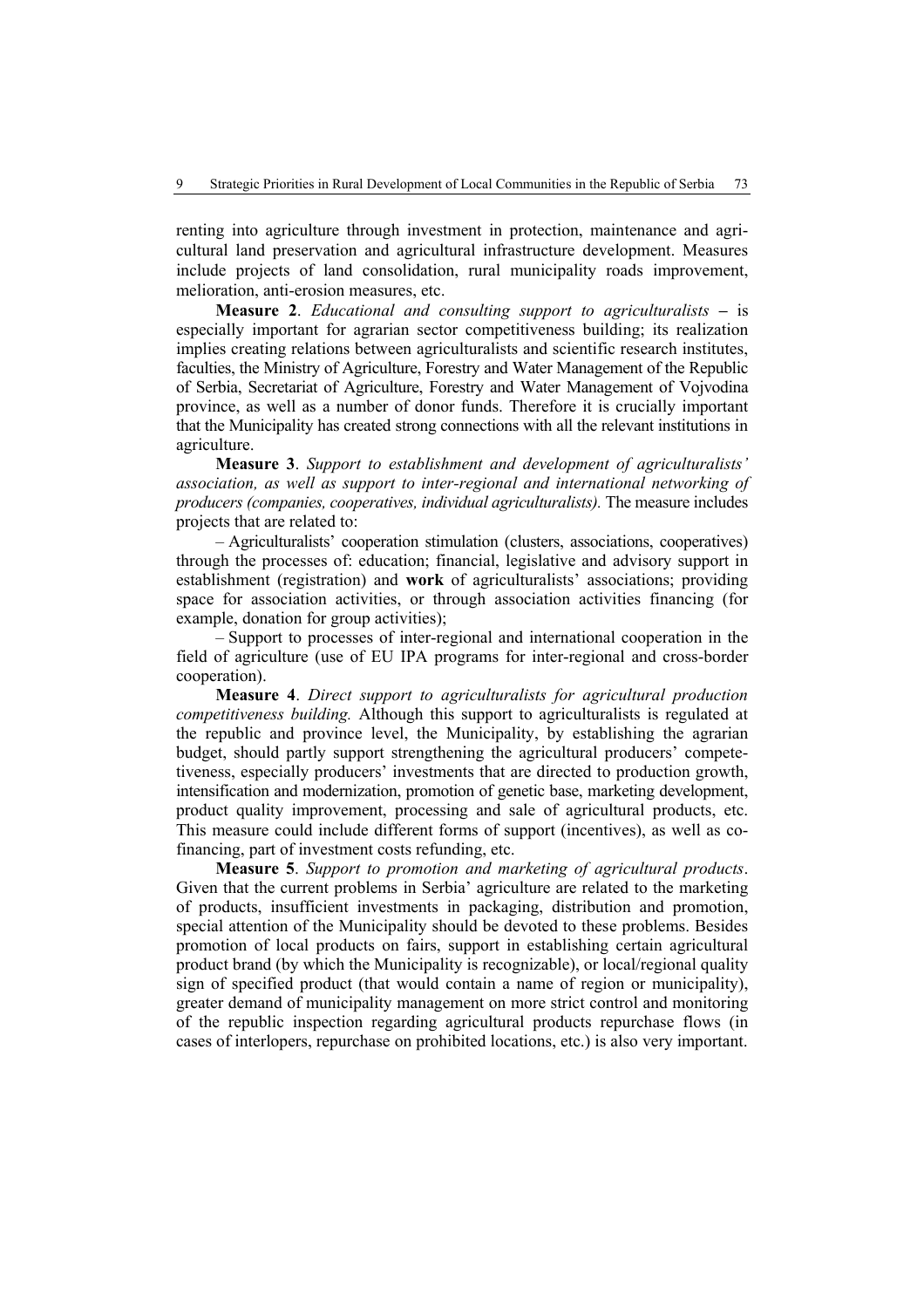**Measure 6**. *Organic production support*. A change from conventional to organic agricultural production, above all, is related to human health and environment protection. Although, organic farm production brings lower yields, the demand for organic products on the world market is significant and their selling price is few times higher compared to those of conventional agricultural products. The realization of this measure considers the creation of organic production possibilities study in the Municipality, as well as the educational role of municipality management related to information on the benefits and importance of organic agriculture, possible ways of change from conventional to organic agriculture, etc.

**Measure 7**. *Strengthening the rural population's economic activities diversification and village preservation*. Rural development refers to the creation of a stimulating environment and establishment of favorable institutional and infrastructural conditions for new investments and employment of rural population, in particular of women, youth, members of husbandries with small estate, etc. The Diversification of rural population's activities and income is useful if carried out in the field of services and craft activities, tourism, agricultural products processing, through investment on small plants, SME sector, etc. Although the Apatin municipality can provide institutional and infrastructural support, local incentives within industrial zone, the rural development projects also largely depend on the developed entrepreneurial spirit of the local community.

Having in mind the insufficient rural population's awareness of the need for active participation in different forms of public initiatives and activities, as well as impossibility of local needs articulation, special attention should be devoted to promoting the LEADER approach to rural development, which is primarily related to the methodology of rural development projects nomination for financing from EU funds. LEADER instrument in implementation of rural development policy basically means "forcing" independent determination of integral programs of local communities sustainable rural development, with common action of local community management and all local stakeholders (by the bottom-up principle). The LEADER instrument is before all based on the fact (European experiences) that local authorities and local action groups (LAG) best recognize the development priorities of their ambience.

**Measure 8**. *Strengthening the institutional infrastructure capacities and promotion of inter-institutional cooperation* – refers to the establishment of a special Department or Team in the Municipality with competence in agricultural activities, or establishment of an Agency for rural development/agriculture. The work of the Rural Development Department/Agency has to be efficient, which implies professsionalism, promptness, maximal decrease of administrative procedures and barriers, as well as higher usage of IT in everyday work of all municipality employees. This Department/Agency must be able to attract financial means from ministries, donors, EU funds, with special focus on more intensive inter-institutional cooperation and promotion of information and communication exchange between producers and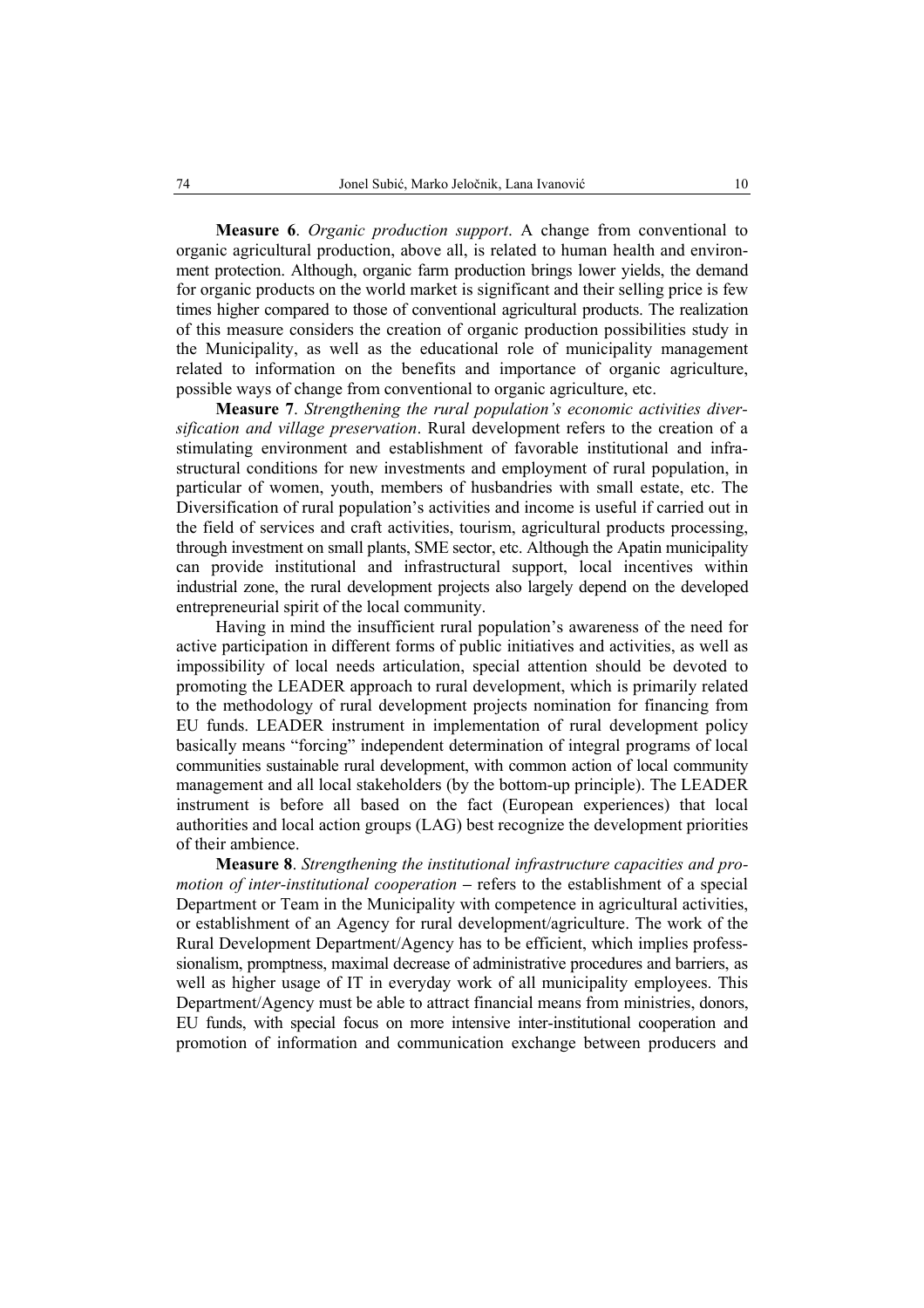institutions. In the field of institutional support, the promotion of LEADER approach to rural development is also related to the organization of professional trainings for local authorities and LAG, having in view the nomination for rural development projects with EU finance.

#### **7. CONCLUSION**

Apatin municipality sustainable development strategy represents a long lasting, comprehensive and synergetic process that affects all life aspects at all levels. The sustainable development concept takes into consideration economic growth, focusing on that one which will secure greater participation of clean technologies and innovation of the whole society, poverty alleviation, better use of resources, promotion of health conditions and life quality, pollution diminution and biodiversity preservation. For the long lasting and sustainable development, resources and possibilities have to be distributed in such a way that all residents can enjoy basic safety standards, human rights and social privileges.

The sustainable development strategy of Apatin municipality includes few priorities. One of them is competitiveness and sustainable economic development. According to the vision and general goal accomplishment of mentioned development priority, specific goals have been defined, with special reference to rural development.

Agriculture and rural development in Apatin municipality, as well as in the entire Republic, is under intensive changes, starting from the changes in the comprehension of the essential role of agriculture for the development of a given country, to understanding the need for institutional changes.

The creation of this Strategy should compensate for the lack of suitable strategic development documents in the Municipality. Therefore, it was necessary to harmonize the needs of Apatin municipality agrarian policy with the Republic agrarian policy, as it could make further long-lasting and sustainable development of agriculture and rural areas possible, and their harmonization with the requirements of international integration processes, before all accession to WTO, realization of SAA and EU admission.

Although in practice there are many unsolved problems that affect agriculture, both at the level of Apatin municipality and at the level of the Republic of Serbia, the investigated municipality can and has to provide reliable models for agriculture development in its rural areas.

#### **REFERENCES**

<sup>1.</sup> Bogdanov Natalija (2007): *Small rural households in Serbia and rural non-agricultural economy*, Ministry of Agriculture, Forestry and Water Management of the Republic of Serbia and UNDP, Belgrade.